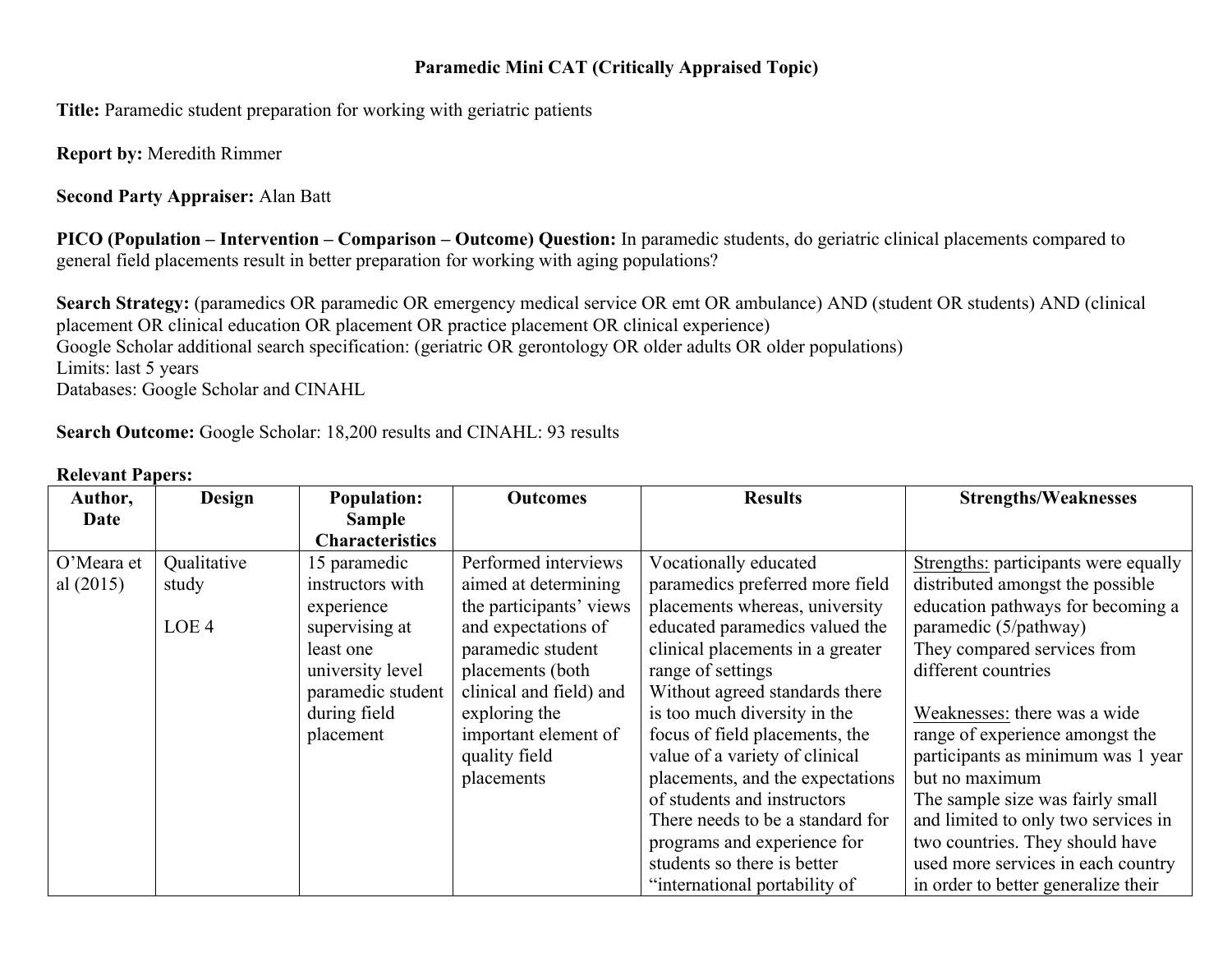|            |                         |                   |                        | qualifications and flexibility of    | findings.                             |
|------------|-------------------------|-------------------|------------------------|--------------------------------------|---------------------------------------|
|            |                         |                   |                        | employment"                          |                                       |
| Ross et al | Quantitative:           | 871 paramedic     | Determine level of     | Experience/Education: 79% had        | Strengths: large sample size from a   |
| (2015)     | Cross-sectional         | students from any | student paramedic      | a living grandparent $\geq 65$ , 52% | variety of universities, compared     |
|            | study using 3           | level of          | experience with,       | had no specific geriatric            | results to other similar studies with |
|            | questionnaires:         | undergraduate     | knowledge of, and      | education. 63% had experienced       | different healthcare students and     |
|            | Experience with         | paramedic study   | attitudes toward older | working with older adults on         | found very similar results            |
|            | Older Adults            | All students were | adults and to examine  | placement                            | (knowledge and attitudes of older     |
|            | Questionnaire           | from one of four  | the relationship       | Median for self-rated level of       | people is similar across many         |
|            | (experience), the       | universities in   | between these factors  | experience interacting with older    | healthcare fields)                    |
|            | <b>Australian Facts</b> | Victoria,         |                        | adults = $6/10$ with 45% rating      |                                       |
|            | on Aging Quiz 2         | Australia:        |                        | themselves as $7/10$ or greater.     | Weaknesses: universities were all     |
|            | (knowledge),            | Monash            |                        | Knowledge: statistically             | from one state of Australia,          |
|            | and the Age             | University,       |                        | significant differences between      | students were from different levels   |
|            | Semantic                | Victoria          |                        | universities $[F(3867)=34.15]$ ,     | within their education meaning that   |
|            | Differential            | University, La    |                        | $p = 0.001$ , $n^2 = 0.11$ ] and age | their knowledge and experience        |
|            | (attitude)              | Trobe University  |                        | groups [F $(2868)=4.47$ , p=0.012,   | levels varied widely, questionnaires  |
|            |                         | and Australian    |                        | $n^2$ =0.01] but no significant      | were conducted at the beginning of    |
|            | LOE <sub>4</sub>        | Catholic          |                        | difference between year levels       | the year and the majority of          |
|            |                         | University        |                        | $[F(2686)=2.04, p=0.130,$            | participants were in first year       |
|            |                         | Median age $= 21$ |                        | $n^2$ =0.01] or gender               | (therefore their education was very   |
|            |                         | 56% female        |                        | $[F(1869)=0.25, p=0.619,$            | limited), quality of experience with  |
|            |                         | 47% in first year |                        | $n^2=0.01$ ], overall low levels of  | older adults was not accounted for,   |
|            |                         |                   |                        | knowledge of older people and        | FAQ validity and reliability among    |
|            |                         |                   |                        | aging. La Trobe University had       | healthcare students is questionable,  |
|            |                         |                   |                        | the highest mean score for the       | selection bias due to only motivated  |
|            |                         |                   |                        | FAQ2 test, which could be due        | students who attended lectures on     |
|            |                         |                   |                        | to the fact that they offer a        | those days completing the             |
|            |                         |                   |                        | specific gerontology course and      | questionnaires, and the ASD uses      |
|            |                         |                   |                        | geriatric placement                  | out-dated wording to describe older   |
|            |                         |                   |                        | opportunities.                       | people.                               |
|            |                         |                   |                        | Attitudes: mean scores between       |                                       |
|            |                         |                   |                        | year level, age, and gender had      |                                       |
|            |                         |                   |                        | no statistically significant         |                                       |
|            |                         |                   |                        | differences                          |                                       |
|            |                         |                   |                        |                                      |                                       |
|            |                         |                   |                        | Slight correlation between           |                                       |
|            |                         |                   |                        | experience, knowledge and            |                                       |
|            |                         |                   |                        | attitudes: positive attitudes only   |                                       |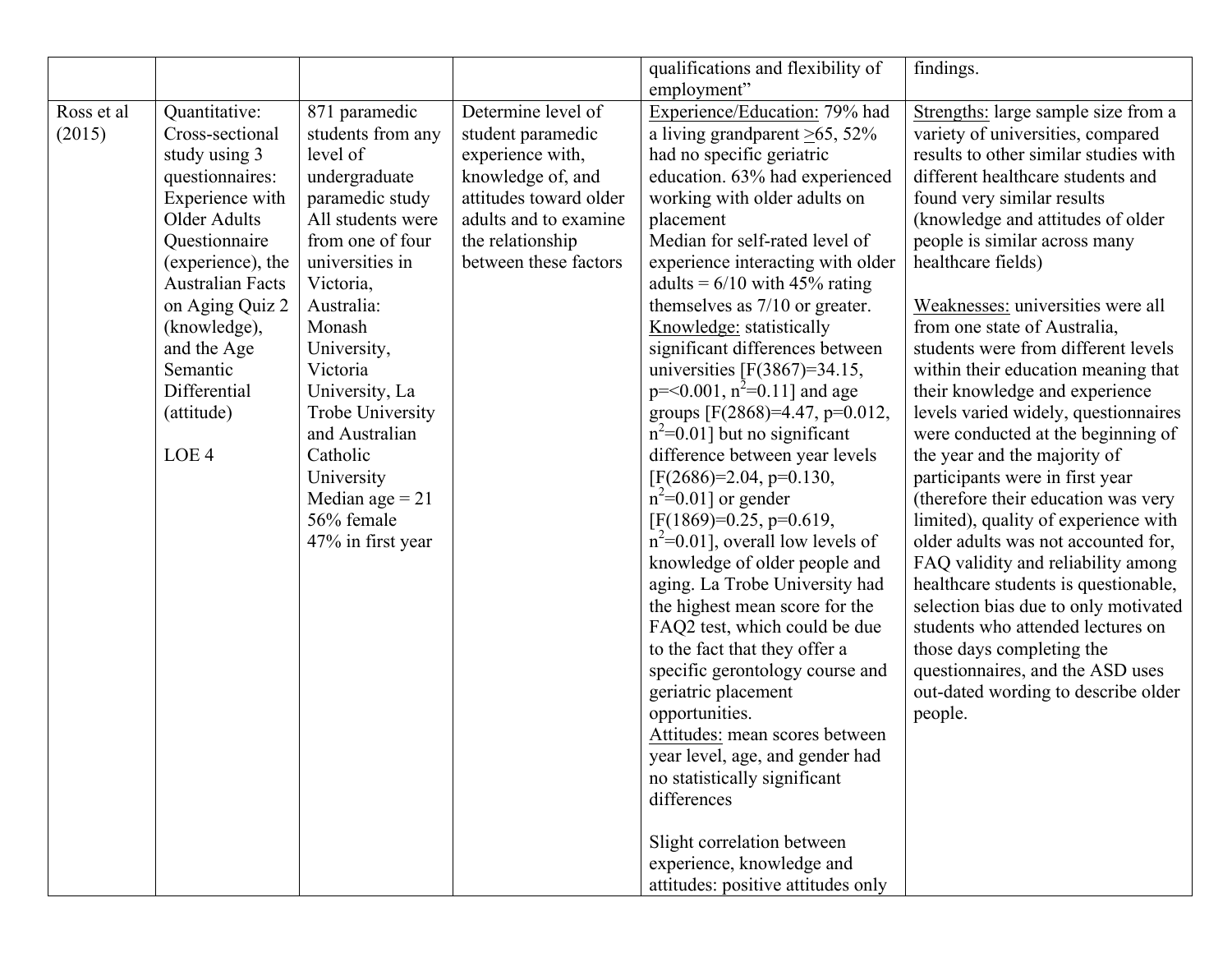|                            |                                                                                                                                       |                                                         |                                                                                                                                                                                                                                                                                                                                                                                 | slightly increased as knowledge<br>and experience increased<br>Negative attitudes as deemed by<br>ASD scores may not have a<br>negative impact on patient care<br>Regression analysis determined<br>that more experience and<br>knowledge does not lead to<br>better attitudes towards older<br>adults                                                                                                                                                                                                                                                                                                                                                                                                                     |                                                                                                                                                                                                                                                                                                                                                                                                                                                           |
|----------------------------|---------------------------------------------------------------------------------------------------------------------------------------|---------------------------------------------------------|---------------------------------------------------------------------------------------------------------------------------------------------------------------------------------------------------------------------------------------------------------------------------------------------------------------------------------------------------------------------------------|----------------------------------------------------------------------------------------------------------------------------------------------------------------------------------------------------------------------------------------------------------------------------------------------------------------------------------------------------------------------------------------------------------------------------------------------------------------------------------------------------------------------------------------------------------------------------------------------------------------------------------------------------------------------------------------------------------------------------|-----------------------------------------------------------------------------------------------------------------------------------------------------------------------------------------------------------------------------------------------------------------------------------------------------------------------------------------------------------------------------------------------------------------------------------------------------------|
| Stratton et<br>al $(2015)$ | Both qualitative<br>(open-ended<br>feedback<br>meeting) and<br>quantitative<br>(questionnaires)<br>data collected<br>LOE <sub>4</sub> | 21 final year<br>undergraduate<br>paramedic<br>students | Examine learning<br>experiences of<br>students in paramedic<br>clinical placement in<br><b>RACFs</b> (Residential<br><b>Aged Care Facilities)</b><br>Specifically looking at<br>the interactions with<br>patients with dementia<br>or other life-limiting<br>conditions and<br>changes in student<br>understanding,<br>competence and<br>confidence caused by<br>the placement. | Pre-placement questionnaires<br>identified that 91% of students<br>had no previous experience<br>working in an aged care setting.<br>43% were unhappy about the<br>general placement and 19% were<br>unhappy specifically about<br>having to work with older<br>people.<br>Important to note improvement<br>in understanding of dementia as<br>a progressive and life-limiting<br>condition (as measured by the<br>dementia knowledge tool D-<br>KAT2) after placement<br>Pre-placement D-KAT2 test<br>results: 16.53/21 (SD=2.96)<br>Post-placement D-KAT2 test<br>results: 18.65/21 (SD=2.00)<br>Paired t-test indicated that<br>findings were statistically<br>significant (t(20)= -2.829, r =<br>$0.535$ , $p=0.003$ ) | Strengths: even split between male<br>and female participants, all<br>participants were of same<br>knowledge level, used two different<br>placement locations to increase<br>validity and generalizability,<br>inclusion of both qualitative and<br>quantitative data, and a structured<br>questionnaire was used for the<br>meetings<br>Weaknesses: small sample size,<br>geographically restricted limited<br>experience hours in clinical<br>placement |

**Rationale and relevance of the topic:**